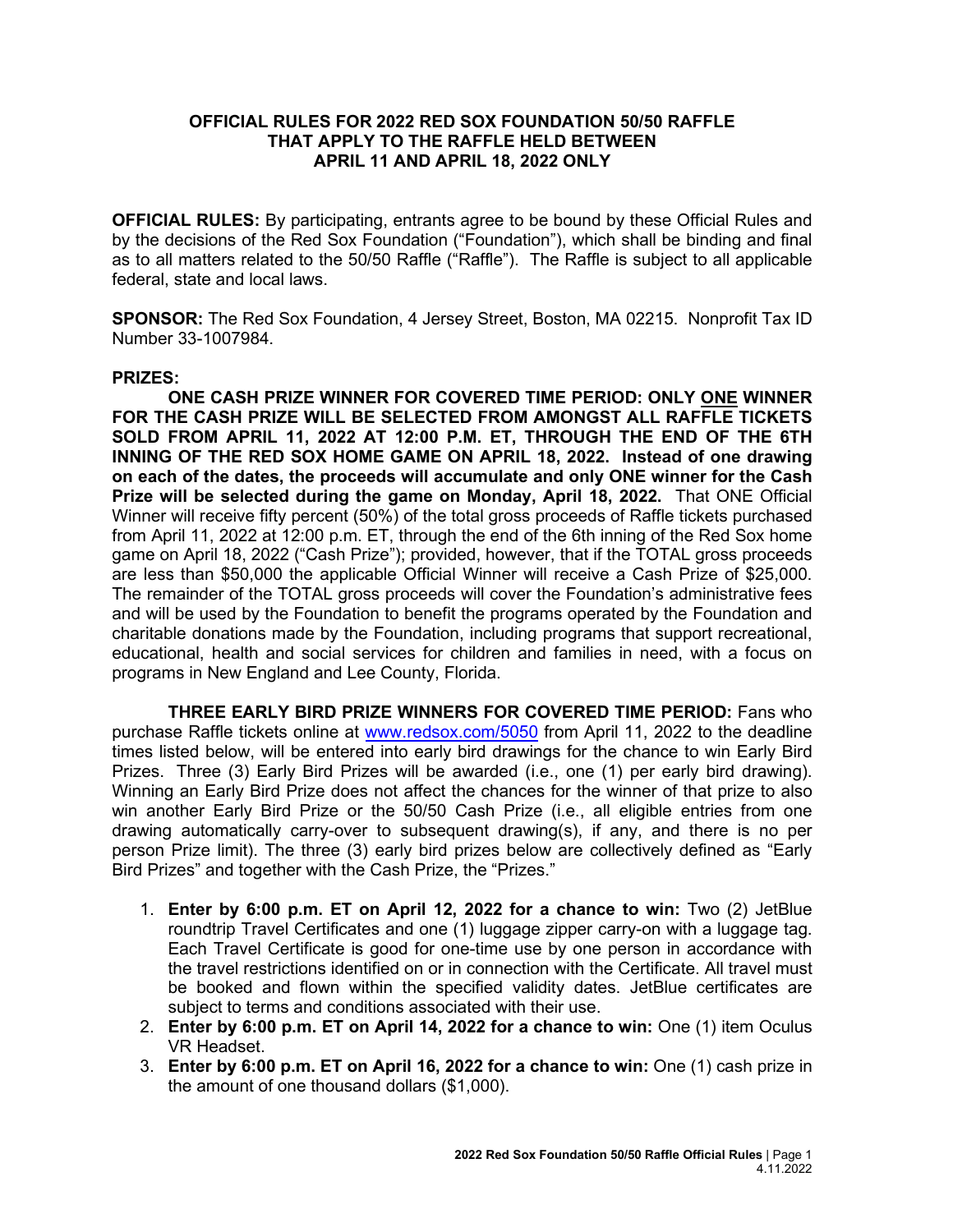The winning ticket numbers for each Early Bird Prize will be drawn at the time listed above and posted online at [www.redsoxfoundation.org.](http://www.redsoxfoundation.org/) The Early Bird Prizes will be subject to all of the terms and conditions set forth in these Official Rules. The winner will have thirty (30) days to claim the Early Bird Prize.

**ELIGIBILITY TO ENTER:** During the dates and times and other details specified below, **Raffle Tickets may be purchased only by persons 18 years of age or older and who are located within the Commonwealth of Massachusetts at the time of purchase**, in accordance with these Official Rules. Raffle tickets may NOT be purchased by anyone under the age of 18, regardless of location. or method of purchase. Tickets are available for purchase in person by anyone 18 years and older, regardless of their state of residence. The Raffle ticket sales locations may include Fenway Park, and online sales limited to persons located in Massachusetts at the time of purchase. In addition to being available for purchase at Fenway Park during the Red Sox games on April 15, April 16, April 17 and April 18, 2022, Raffle tickets may be purchased in person at Fenway Park on April 11, April 12, April 13, April 14, April 15, April 16 and April 17, 2022, from 9:00 a.m. ET to 5:00 p.m. ET at the Red Sox Foundation offices at 4 Jersey Street. This Raffle is void wherever prohibited by law.

The following persons are NOT ELIGIBLE to participate in the Raffle or to win any Prize: employees, officers, directors, shareholders, members, agents and consultants of The Red Sox Foundation, the Boston Red Sox Club Limited Partnership (sometimes referred to as the "Boston Red Sox"), the other MLB Entities (as defined below), NESN, DraftKings, AscendFS Delaware, Inc., and Red Sox Foundation volunteers with respect to a Raffle held during a game or other event at which the person is assisting (collectively, the "Ineligible Parties"), and any parent, subsidiary, affiliated entity, advertising agency, promotion agency and immediate family members of any Ineligible Party. "Immediate family members" means spouses, parents, grandparents, children, grandchildren, and siblings (and any of their respective spouses) of an Ineligible Party. The "MLB Entities" shall mean the Office of the Commissioner of Baseball ("BOC"), its Bureaus, Committees, Subcommittees and Councils, MLB Advanced Media, L.P. (collectively "MLB"), Major League Baseball Properties, Inc., The MLB Network, LLC, the Major League Baseball Clubs ("Clubs"), each of their parent, subsidiary, affiliated and related entities, any entity which, now or in the future, controls, is controlled by, or is under common control with the Clubs or the BOC, and the owners, general and limited partners, shareholders, directors, officers, employees and agents of the foregoing entities.

**PURCHASING RAFFLE ENTRIES:** The minimum purchase price of raffle ticket is \$10. The price points for the Raffle are as follows: 20 numbers for \$10; 125 numbers for \$20; or 350 numbers for \$50. Raffle tickets will be available for purchase in person by eligible persons (see "ELIGIBILITY TO ENTER" above). Official Rules are available at points of sale within Fenway Park and should be read before ticket purchase. They will also be posted on [www.redsoxfoundation.org.](http://www.redsoxfoundation.org/)

There are two methods of entering the Raffle, in person and online via [www.redsox.com/5050:](http://www.redsox.com/5050)

1. **In Person:** Tickets are available for purchase IN PERSON by anyone 18 years and older, REGARDLESS OF THEIR STATE OF RESIDENCE. The Raffle ticket sales locations include Fenway Park and other locations to be determined by the Foundation. Raffle tickets may be purchased in person during Red Sox games at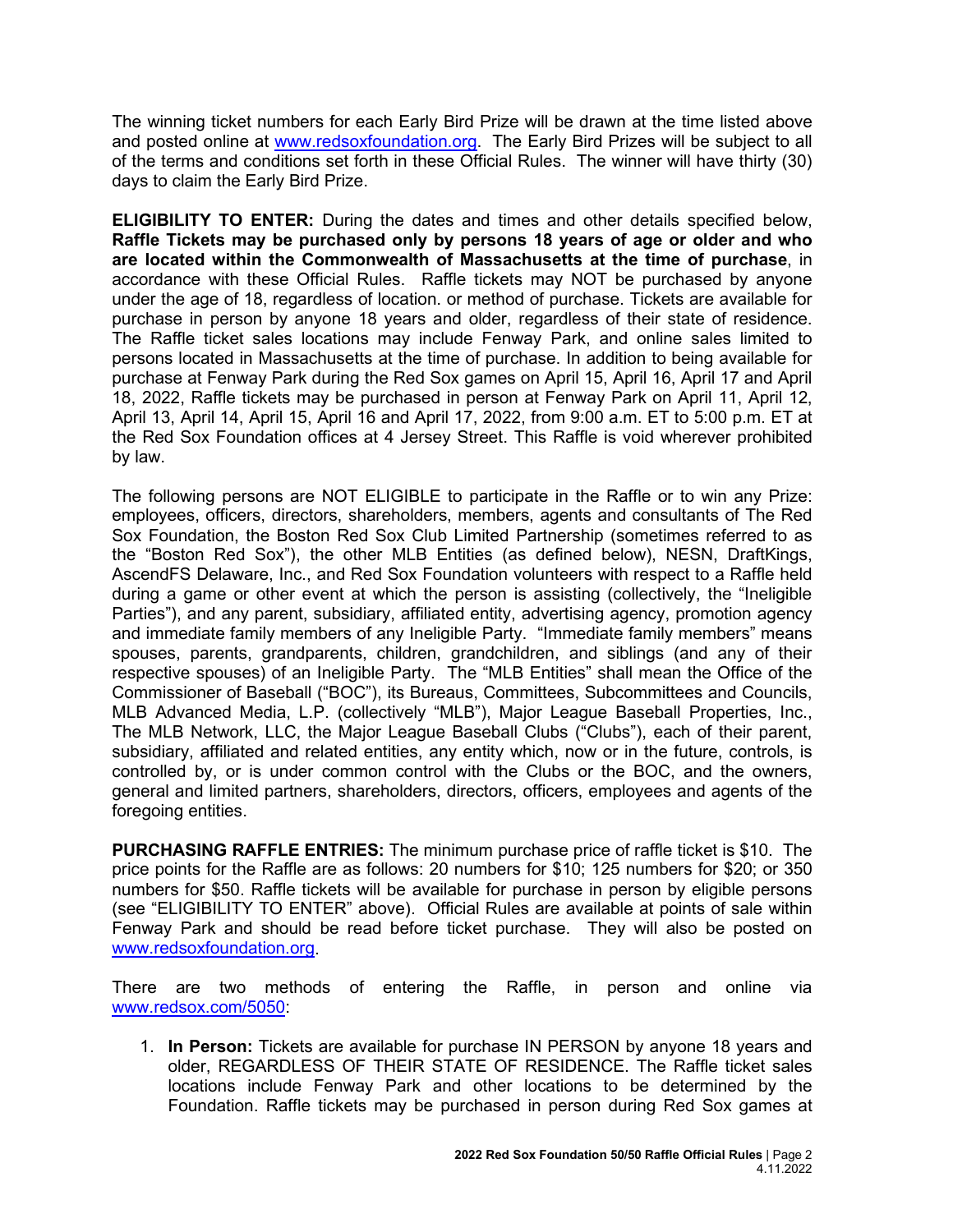Fenway Park or online at any time from April 11, 2022 at 12:00 p.m. ET, through the end of the 6th inning of the Red Sox home game on April 18, 2022. In addition to being available for purchase at Fenway Park during the Red Sox games on April 15, April 16, April 17 and April 18, 2022, Raffle tickets may be purchased in person at Fenway Park on April 11, April 12, April 13, April 14, April 15, April 16 and April 17, 2022, from 9:00 a.m. ET to 5:00 p.m. ET at the Red Sox Foundation offices at 4 Jersey Street.

**2. Online via Website:** Eligible persons located in Massachusetts at the time of purchase may purchase raffle tickets on-line by visiting [www.redsox.com/5050](http://www.redsox.com/5050) and following the directions to purchase and print raffle tickets. To be valid, a raffle ticket purchased online must be downloaded from the website and printed by the eligible entrant at the time of purchase. All online purchases are subject to, and will be treated in a manner consistent with, Major League Baseball's Terms of Use, which may be viewed at: [mlb.com/tou,](http://mlb.mlb.com/mlb/official_info/about_mlb_com/terms_of_use.jsp) and Privacy Policy, which may be viewed at: [mlb.com/privacy.](http://www.mlb.com/privacy) Entries generated by a script, macro or other mechanical or automated means will be disqualified. In the event of dispute as to the identity or eligibility of any potential winner based on an e-mail address, the winning entry will be declared made by the Authorized Account Holder (defined below) of the e-mail address submitted at the time of entry provided he/she is eligible according to these Official Rules. The "Authorized Account Holder" is defined as the natural person to whom the applicable Internet service provider or other organization (such as a business or educational institution) has assigned the e-mail address for the domain associated with the submitted e-mail address.

Entry, regardless of the method, is void outside the Raffle Area and where prohibited by law, rule, or regulation.

**RAFFLE TICKETS ARE NONDEDUCTIBLE:** No portion of the Raffle ticket price may be deducted as a charitable contribution for federal income tax purposes.

**NUMBER OF RAFFLE TICKETS:** There is no minimum number of \$10, \$20, or \$50 tickets that must be sold.

**TRANSFER OF RAFFLE ENTRIES:** Persons who purchase Raffle tickets at Fenway Park or other designated in person sales locations may opt to give away their Raffle tickets to others, but in doing so they give up any claim they might otherwise have to the Prizes if they surrender a winning Raffle ticket. Raffle tickets purchased in person may be given away to persons who are under 18 years of age, but only individuals who are 18 years of age or older may claim or win a Prize. The Raffle is being conducted pursuant to a raffle permit issued to Sponsor by the City of Boston. Purchasers of Raffle tickets may not re-sell their Raffle tickets to other parties, and may not knowingly give such Raffle tickets away to others for the purpose of allowing those other parties to re-sell such Raffle tickets. All Raffle tickets which have been resold in violation of these Official Rules shall be void. All individuals who re-sell Raffle tickets in violation of these Official Rules shall be ineligible to participate in the Raffle or to win the Prize.

**DRAWINGS:** Potential winners will be selected in random computer generated drawings from among all eligible entries received as of the applicable drawing entry deadline (the "Drawing(s)"). **There will be only ONE Cash Prize drawing from all Raffle entries purchased in connection with the Raffle held from April 11, 2022 at 12:00 p.m. ET through the end of the 6th inning of the Red Sox home game on April 18, 2022, for the**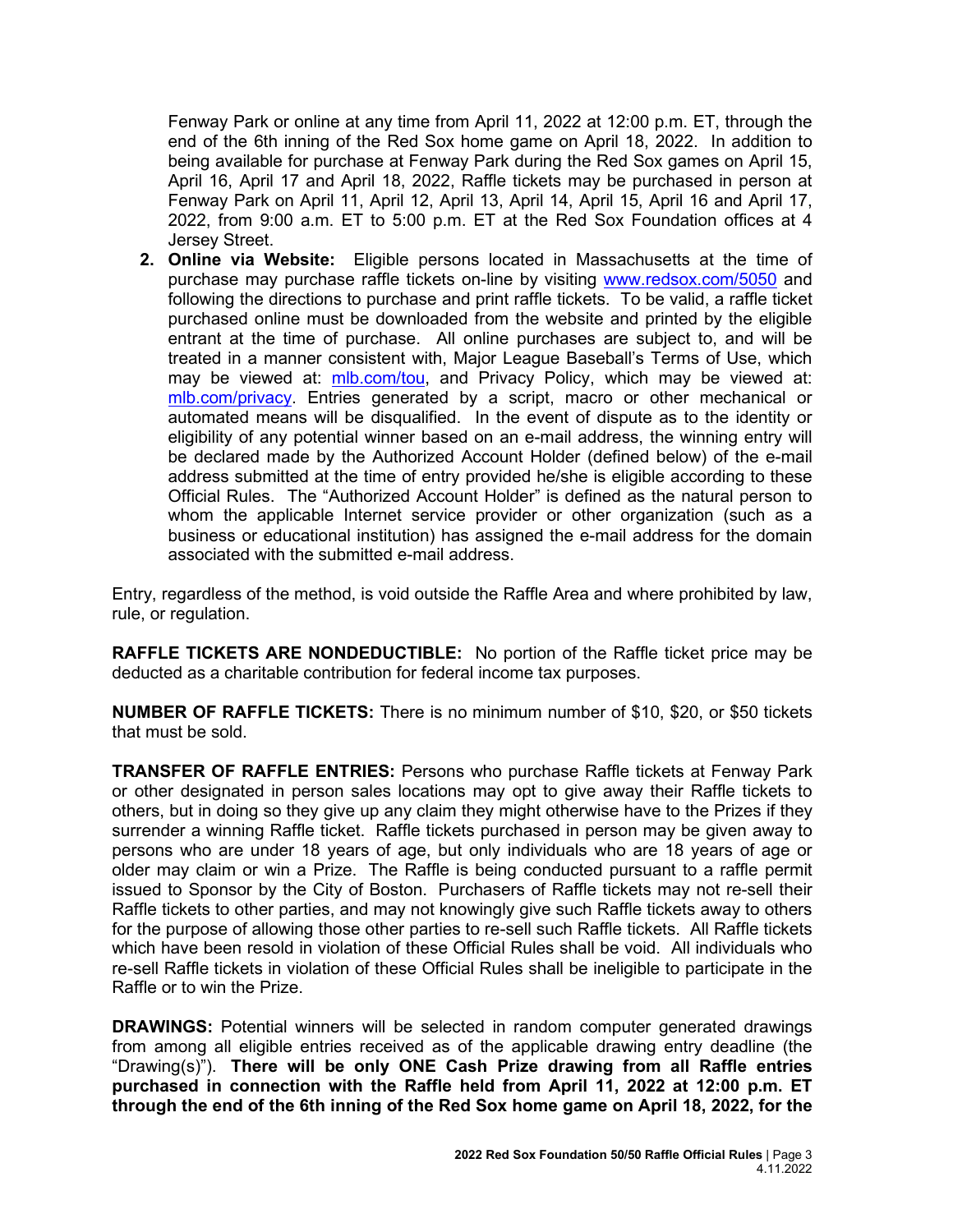**ONE Cash Prize. Drawing for the Cash Prize to be held on April 18, 2022 in approximately the 7th inning of the Red Sox home game. As set forth above, there will be one drawing for each Early Bird Prize at the dates and times listed above.** If the computer generated equipment fails, the drawings will be done manually for that drawing's Raffle ticket sales. The winning ticket numbers will also be posted on redsoxfoundation.org within 24 hours of the applicable drawing and will remain posted on the website for 30 calendar days. As provided below under "POTENTIAL WINNERS MUST CONTACT SPONSOR," owners of winning Raffle ticket numbers have 30 calendar days from the date of the applicable drawing to claim their Prize. Purchasers forfeit their prize if they do not present the winning ticket to the Red Sox Foundation within 30 calendar days. Forfeited prizes will be retained by the Red Sox Foundation for charitable use. The Red Sox Foundation shall have no obligation and shall not contact potential winners.

**RED SOX GAME POSTPONEMENTS OR CANCELLATION:** In the event that the Red Sox game scheduled for April 18, 2022, is postponed prior to the completion of six (6) innings, then the Raffle shall be extended to include the next regular season Red Sox game during the 2022 Boston Red Sox season, and the Cash Prize jackpot shall be based on the total Net Proceeds through the end of the 6th inning of that game; provided, that the Raffle will conclude and the drawing for the Cash Prize will take place no later than October 5, 2022.

**POTENTIAL WINNERS MUST CONTACT SPONSOR:** Owners of eligible entries need not be present in person at the Drawing in order to win. Each Potential Winner must contact Sponsor directly to begin the process required to claim their prize no later than thirty calendar days after the winning number was selected by appearing in person at sponsor's offices at 4 Jersey Street, Boston, MA with their winning raffle ticket weekdays between the hours of 11:00 a.m. ET and 3:00 p.m. ET, or by sending an email containing that potential winner's contact information to [raffle@redsox.com](mailto:redsoxraffle@redsox.com) during same timeframe to make arrangements so sponsor may inspect and verify each claimant's raffle ticket. **To appear in person at Fenway Park, a potential winner must arrange for a meeting time in advance by emailing raffle@redsox.com or calling (617) 226-6050.** Tickets must be presented within 30 calendar days for visual inspection and validation.

**DETERMINATION OF OFFICIAL WINNER(S):** Sponsor shall have the sole discretion to determine whether each winner who has contacted the Sponsor to begin the process required to claim their prize ("**Potential Winner**") is an official winner of a Prize (an "Official Winner"). Sponsor's decision concerning the identity of all Official Winners shall be final and binding. To become an Official Winner: (1) a Potential Winner must be eligible to participate in the Raffle under these Official Rules and must not be in violation of these Official Rules as determined in Sponsor's sole judgment; (2) that Potential Winner must contact Sponsor by the deadline specified above under "POTENTIAL WINNERS MUST CONTACT SPONSOR"; (3) that Potential Winner's winning entry must be inspected and verified in person by Sponsor by the deadline specified above; (4) that Potential Winner must execute and return to Sponsor an affidavit of eligibility on a form to be provided by Sponsor before prize is awarded; and (5) that Potential Winner must provide Sponsor with all tax identification information required by federal, state or local law and, where applicable, provide Sponsor with payment for any required withholding taxes due prior to that Potential Winner's receipt of the Prize. If for any reason whatsoever all of the foregoing requirements are not satisfied with respect to a particular Potential Winner, or if Sponsor is unable for any reason to identify the holder of a winning Raffle Ticket or to contact a Potential Winner, then that Potential Winner's Prize will be deemed forfeited and, the Prize will be retained by the Sponsor for charitable use.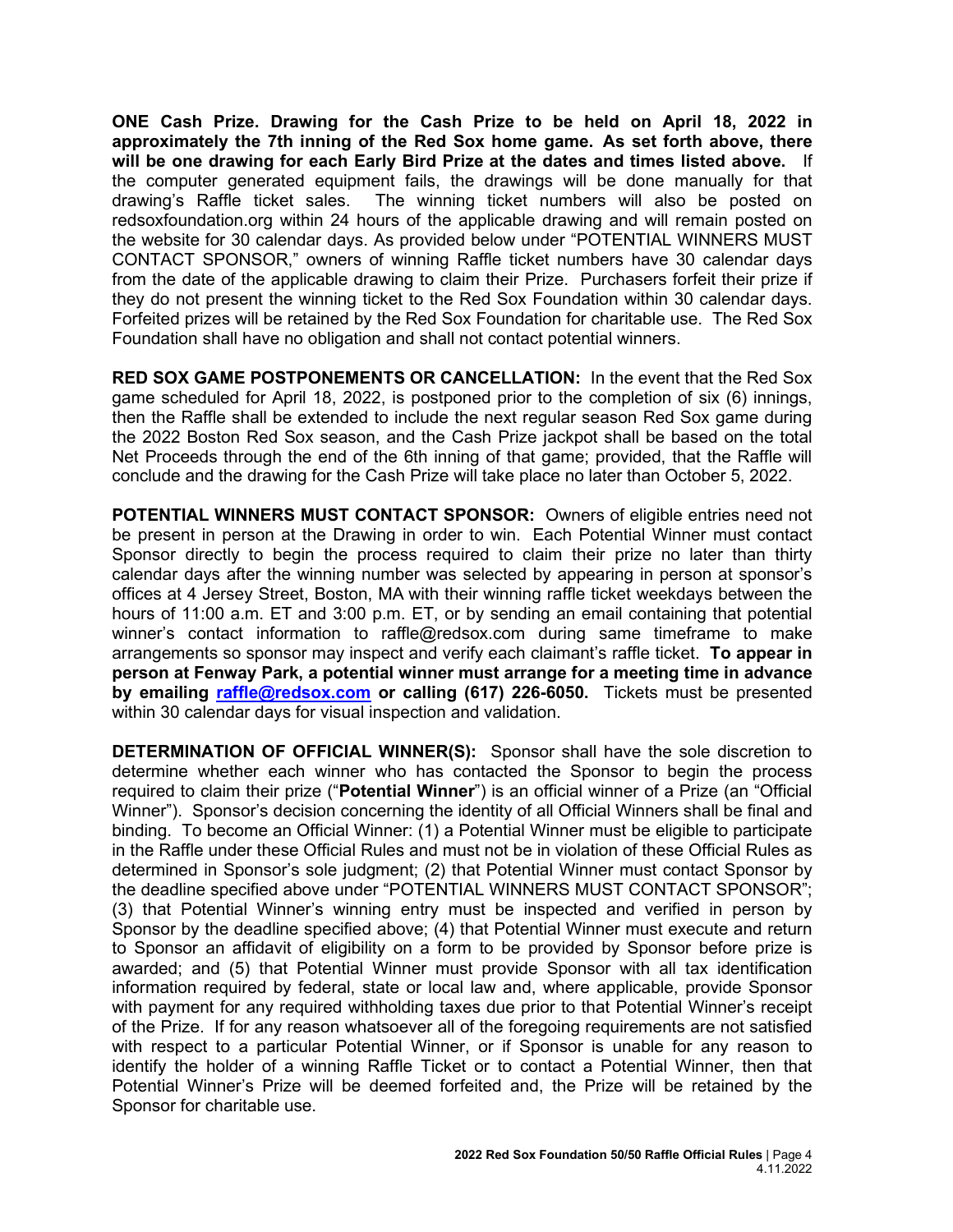Sponsor shall use the following rules to determine the identity of any Potential Winner and of the Official Winner of each Prize: (1) Sponsor shall conclusively presume that the person who is in possession of that Raffle ticket is the lawful owner of that Raffle ticket and that ticket's winning number, and Sponsor shall not make, nor have any duty to make, any inquiry whatsoever into the circumstances under which that person came into possession of such winning Raffle ticket. In the unlikely event that an error or problem in the administration of the Raffle results in two (2) or more Raffle ticket purchasers holding winning Raffle tickets that contain identical ticket numbers, then the person who has record of the earliest ticket purchase shall be deemed to hold the winning Entry.

**AWARD OF PRIZE(S) TO OFFICIAL WINNER(S):** The Prize(s) will be awarded to the Potential Winner(s) who have been designated by Sponsor as Official Winner(s). The one (1) Cash Prize will be sent to each applicable Official Winner via check within thirty (30) business days of the applicable Official Winner delivering winning raffle ticket to a Red Sox Foundation representative. For security and safety reasons, no cash payments will be made to winners.

**TAXES:** All federal, state and local income taxes are the sole responsibility of each Raffle winner. The taxable value of the Prizes will be treated as gambling winnings to the winners for federal and state income tax purposes, and the Internal Revenue Service takes the position that no portion of the ticket price will qualify as a charitable contribution for federal income tax purposes. Each winner will be required by law to pre-pay a portion of the tax liability incurred in connection with his/her receipt of the Prize before receiving his/her Prize from Sponsor. (See "DETERMINATION OF OFFICIAL WINNERS" above.)

**GENERAL CONDITIONS:** The Released Parties (defined below under "RELEASE OF LIABILITY") are not responsible for: (1) Entries which are stolen, lost, damaged, illegible, given away or no longer in the purchaser's possession, (2) Entries that have been or may have been tampered with or re-sold in violation of these Official Rules; (3) Entries or payments that are delayed, misdirected, lost, interrupted, undelivered, not fully captured, or garbled as a result of any failure or problem whatsoever with the availability, functionality, operability or use of any network, server, ISP, website, computer, telephone, cable or satellite modem or connection, app, website, hand held mobile device, computer hardware or software, or any other computer equipment or connection, whether or not caused by site users, tampering, hacking, or by viruses, worms, or malfunctions affecting a network, server ISP or any equipment or programming used in or associated with the Raffle; (4) any other errors of any kind, whether human, typographical, printing, mechanical, or electronic in nature, which relate to or are connected with the Raffle (collectively, as described in clauses (1) through (4), "Errors"), including without limitation Errors in Raffle-related materials or in the administration of the Raffle, such as Errors in processing Entries, identifying Potential Winners, determining Official Winners, or announcing or delivering Prizes. If any portion of the Raffle is compromised, in Sponsor's sole judgment, by a virus, worm, bug, nonauthorized human intervention or other causes which, in Sponsor's sole judgment, corrupt or impair the administration, security, fairness or proper play of the Raffle, or the proper submission or capture of Entries (collectively, a "Compromising Event"), then Sponsor and MLB reserve the right, in their sole discretion, to suspend, modify or terminate the Raffle, and to select winners from all eligible, non-suspect Entries received before the known occurrence or discovery of such Comprising Event. **All Entry purchases shall be final, and no refunds or replacements will be issued by Sponsor. Sponsor has sole and final decision on admissibility of entries and the determination of prize winners.**